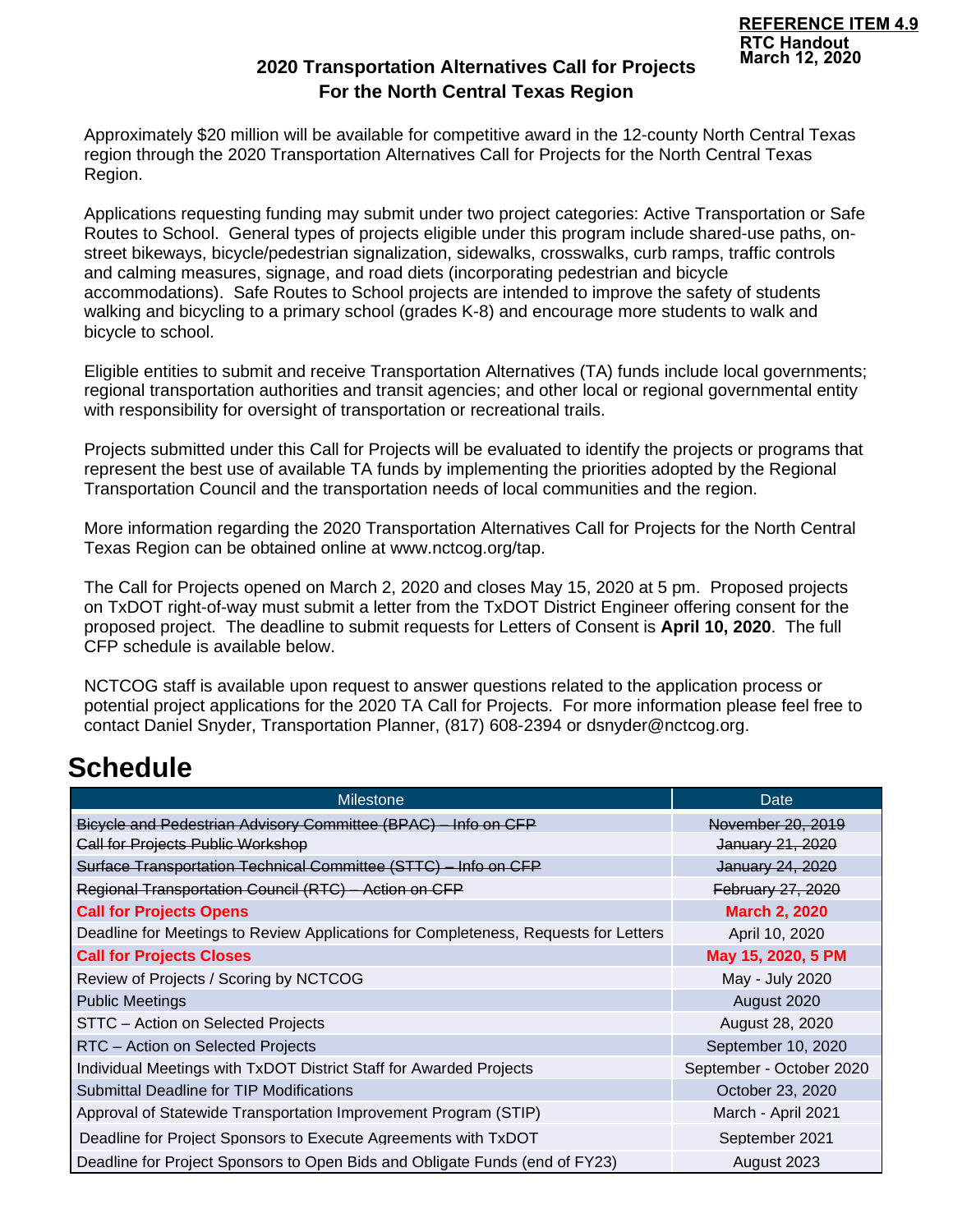**REFERENCE ITEM 4.10 RTC Handout** March 12, 2020



North Central Texas Council Of Governments March 10, 2020

Secretary Marlene H. Dortch Office of the Secretary **Federal Communications Commission** 445 12th Street SW Washington, DC 20554

Dear Secretary Dortch:

On behalf of the Regional Transportation Council (RTC) and the North Central Texas Council of Governments (NCTCOG), the Metropolitan Planning Organization (MPO) for the Dallas-Fort Worth area, we would like to submit comments on the Federal Communications Commission (FCC) notice published in the February 6, 2020, Federal Register, Use of the 5.850-5.925 GHz Band, Docket Number FCC-19-129.

As the MPO for the North Texas region, the RTC and NCTCOG are responsible for transportation planning in a 12-county area with a current population estimate approaching 8 million. In such a large and fast-growing region, it is imperative to "think outside the box" to consider ways people can safely travel in the future without increasing traffic congestion or decreasing air quality. Accordingly, the MPO has been making a concerted effort in the past several years to pursue innovation in transportation technology through investments in Intelligent Transportation System (ITS) operations and partnerships with automated vehicle developers.

According to the US Department of Transportation, there were 6 million reported traffic crashes in 2017 alone. The impact of those crashes on human life was staggering: 37,133 fatalities and more than 2.7 million injuries, in addition to \$250 billion lost in direct costs and an additional \$550 billion when loss of life and quality of life factors are included. The cost of crashes is significantly higher than the cost of traffic congestion, which in itself is a significant drag on our economy. Clearly, traffic safety in the United States is of critical importance for the health and well-being of Americans.

Due to the amount of growth in our region, traffic congestion is a significant challenge in North Texas. Mobility 2045, NCTCOG's long-range transportation plan, estimates that congestion will cost \$27.2 billion per year. NCTCOG believes that ITS, and connected vehicle solutions that utilize the 5.850-5.925 GHz Band, will be key to more effectively utilizing roadway capacity and managing congestion.

Therefore, NCTCOG urges the FCC to ensure any rules regarding the 5.9 GHz Band support the development of Dedicated Short-Range Communications (DSRC) and Cellular-V2X (C-V2X), two promising traffic safety communications technologies collectively referred to as V2X. NCTCOG defers to the FCC on the need to accommodate increasing wireless communications

> 616 Six Flags Drive, Centerpoint Two P.O. Box 5888, Arlington, Texas 76005-5888 (817) 640-3300 FAX: 817-640-7806 @ recycled paper www.nctcog.org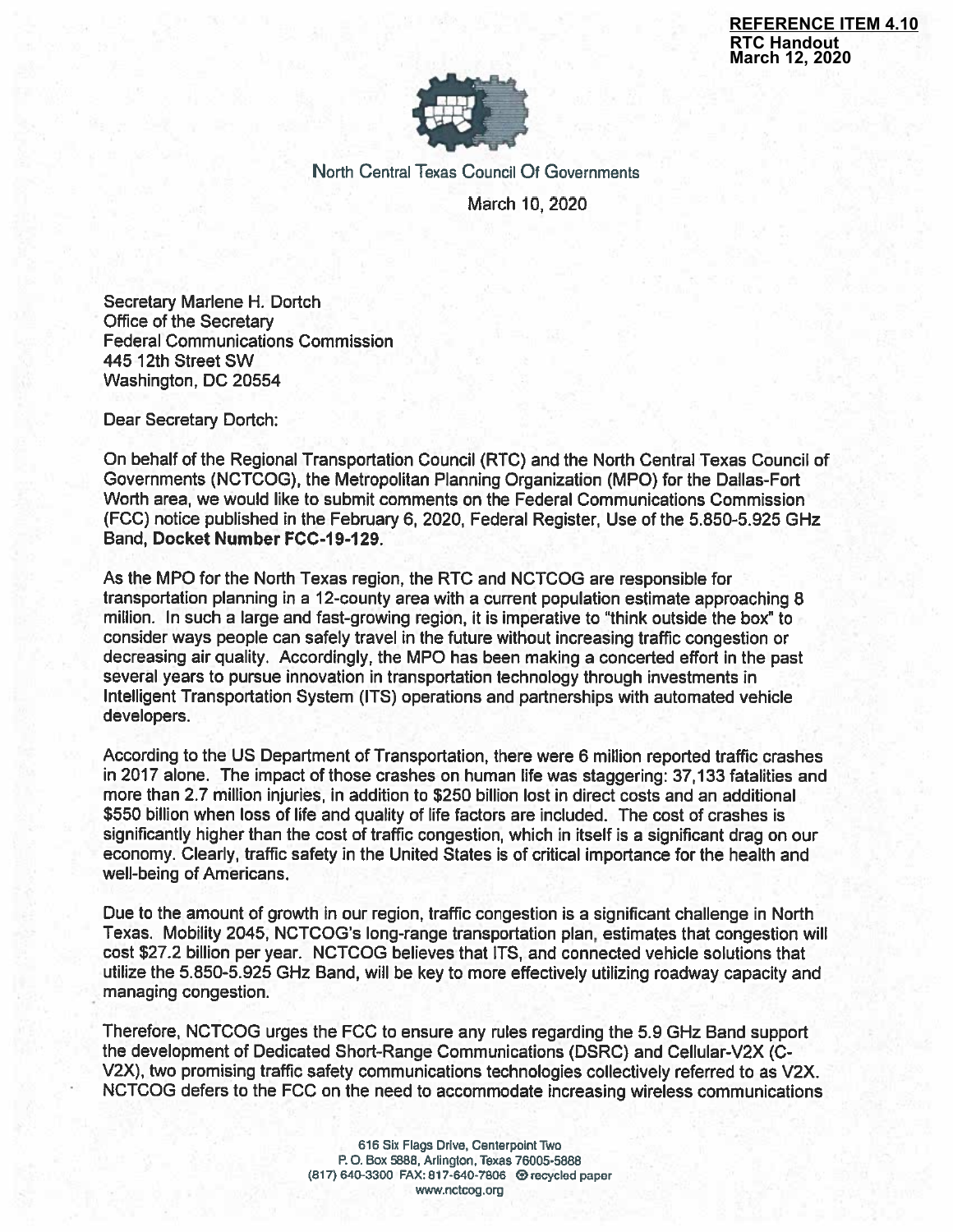#### Secretary Marlene H. Dortch Page Two

but cautions against any move to privilege other technologies before transportation safety. Indeed, the proposed rulemaking does not provide evidence that 30 MHz is sufficient for transportation safety and makes no provision for a buffer or guard band between the unlicensed band and the transportation safety band. It also makes no guarantee that DSRC will have access to the 5.9 GHz Band, which could affect local funded projects in North Texas.

Given the state of traffic safety in the United States and the very real potential of V2X technology to reduce traffic crashes and fatalities, the FCC must use prudence in regulating the 5.9 GHz Band. Regardless of the growth of other industries, there must be enough spectrum left for traffic safety purposes.

In this vein, NCTCOG asks the FCC to base its rulemaking on what transportation case studies and the evidence of communities around the country have demonstrated: ITS operations have improved traffic management operations, and the potential for further developments in V2X technology warrant a careful approach to the discussion about reallocating the current spectrum. For example, the National Highway Traffic Safety Administration has shown that V2X could greatly reduce crashes nationwide.

Furthermore, although recent advances in autonomous vehicle technology have rightly excited many, the technology is still in its infancy. It would be presumptuous to hope automated vehicles alone will drastically reduce the number of crashes in the United States. In fact, V2X technologies enable automated vehicles to communicate with vehicles that are beyond the line of sight and to coordinate their actions, features which are especially important for advancing freight technology that could help improve highway safety and increase economic output.

In summary, NCTCOG urges the FCC to rely on current research about ITS operations and V2X to inform its decision about whether to reallocate a portion of the 5.9 GHz spectrum for purposes other than transportation safety. A decision made in haste could preempt future advances in the technology and their consequent safety and economic impacts

We appreciate the chance to provide these comments and look forward to working with the FCC as regulations are drafted or revised. If you have any questions, please feel free to contact me at  $(817)$  695-9241 or mmorris@nctcog.org.

Sincerely.

Michael Morris, P.E. **Director of Transportation** North Central Texas Council of Governments

**KR:kw**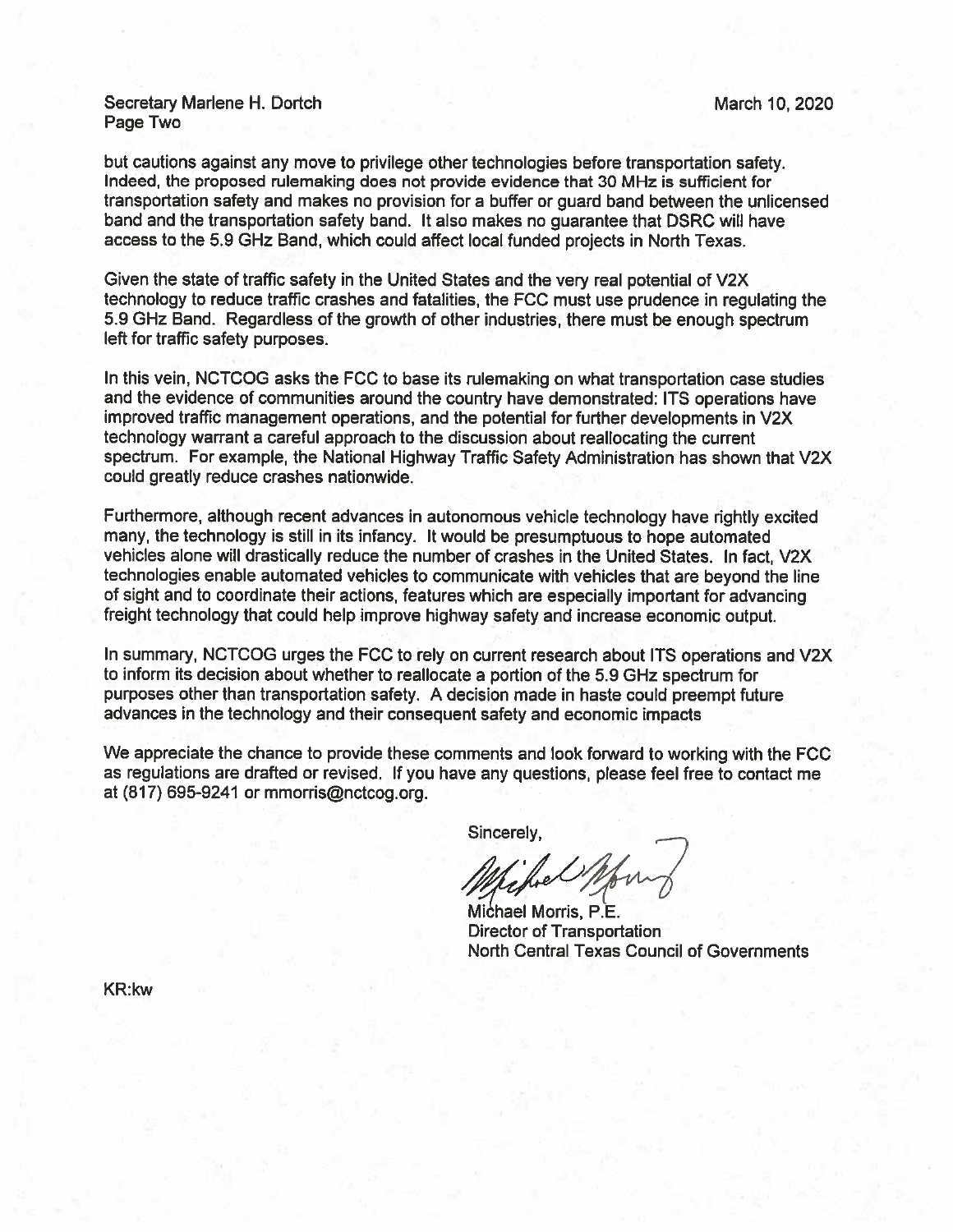### **RESOLUTION ON THE TEXAS TRANSPORTATION COMMISSION'S PROPOSED UPDATES TO THE 2020 UNIFIED TRANSPORTATION PROGRAM (R20-02)**

**WHEREAS,** the North Central Texas Council of Governments (NCTCOG) is designated as the Metropolitan Planning Organization (MPO) for the Dallas-Fort Worth Metropolitan Area by the Governor of Texas in accordance with federal law; and,

**WHEREAS,** the Regional Transportation Council (RTC), comprised primarily of local elected officials, is the regional transportation policy body associated with the North Central Texas Council of Governments, and has been and continues to be the regional forum for cooperative decisions on transportation; and,

**WHEREAS,** the RTC is responsible for the approval of transportation projects and policies in the region's long-range transportation plan (Mobility 2045) pursuant to its federal responsibilities under Title 23 of the United States Code; and,

**WHEREAS,** on February 27, 2020, the Texas Transportation Commission (Commission) was briefed on potential updates to the 2020 Unified Transportation Program (UTP) to address a \$4.34 billion funding gap for the IH 35 Capital Express Central Project which would add two non-tolled managed lanes and one frontage road lane in each direction from US 290E to US 290W/SH 171; and,

**WHEREAS,** to address the \$4.34 billion funding gap, the Commission proposes to allocate \$3.4 billion in Commission Strategic Priority and Texas Clear Lanes funds (Category 12), reprioritize \$600 million in existing Texas Department of Transportation (TxDOT) funds allocated to the Capital Area Metropolitan Planning Organization/Austin District; and include an additional \$300 million in Category 12 funds in the 2021 UTP; and,

**WHEREAS,** TxDOT will be holding a public meeting on the proposed changes to the 2020 UTP on March 12, 2020, at 4:00 pm at each TxDOT District office and via WebEx; and,

**WHEREAS,** TxDOT's public comment period for the proposed changes to the 2020 UTP will be open from March 13-April 13, 2020; and

**WHEREAS,** TxDOT will be holding a public hearing on the proposed changes to the 2020 UTP on April 7, 2020, at 10:00 am at a location to be determined in Austin; and,

**WHEREAS,** the Commission is scheduled to take action on the proposed changes to the 2020 UTP at its regular meeting on April 30, 2020; and,

**WHEREAS,** the RTC has a long-standing partnership with the Commission and TxDOT on advancing major transportation projects and as such has an interest in providing feedback to the Commission on its proposed changes to the 2020 UTP.

## **NOW, THEREFORE, BE IT HEREBY RESOLVED THAT:**

**Section 1.** The RTC supports the Texas Transportation Commission's efforts to advance needed major capital improvements to the IH 35 corridor in the central Austin area as a high-priority project for the State of Texas. The